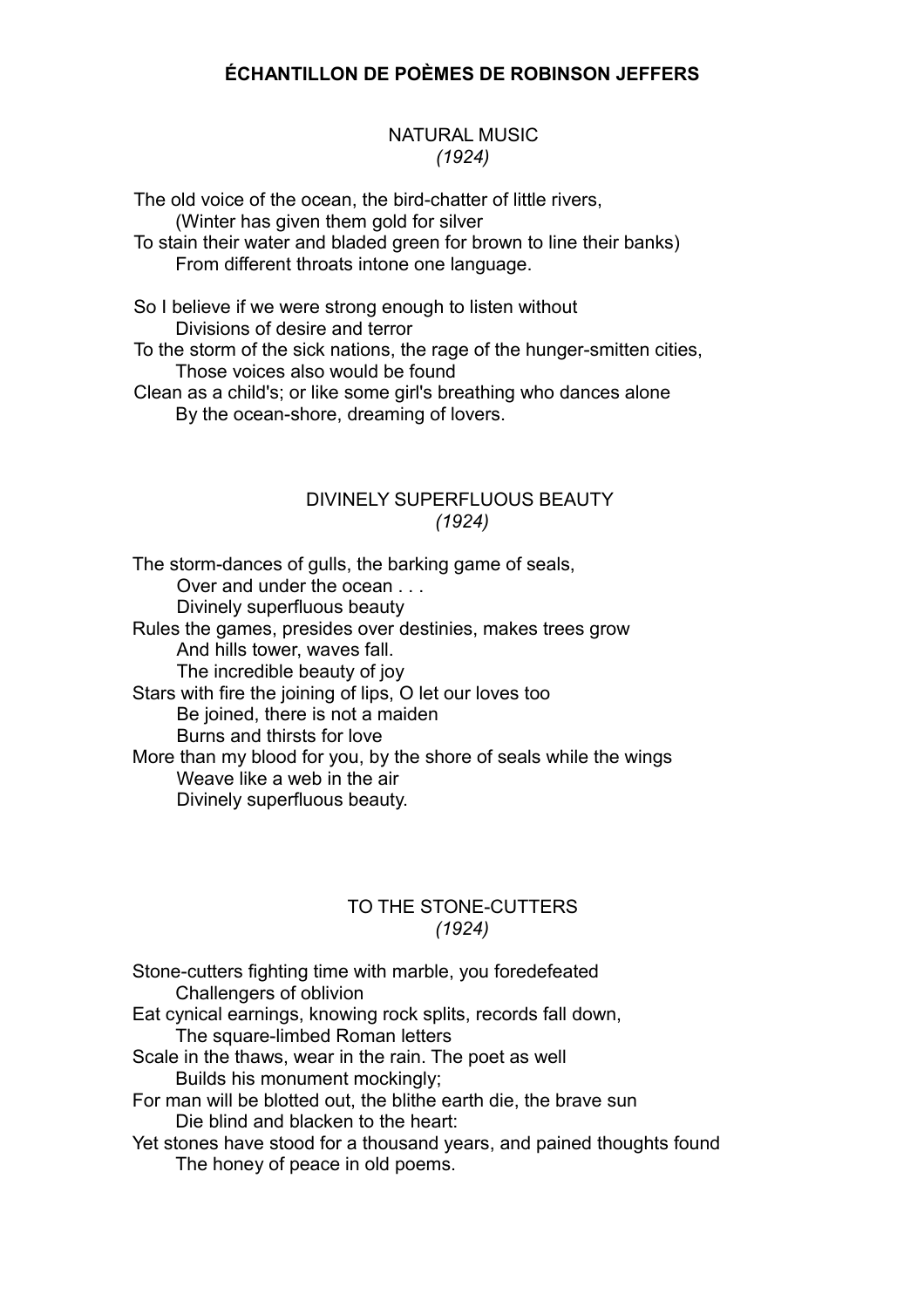# TO THE HOUSE *(1924)*

l am heaping the bones of the old mother To build us a hold against the host of the air; Granite the blood-heat of her youth Held molten in hot darkness against the heart Hardened to temper under the feet Of the ocean cavalry that are maned with snow And march from the remotest west.

This is the primitive rock, here in the wet Quarry under the shadow of waves Whose hollows mouthed the dawn; little house each stone Baptized from that abysmal font The sea and the secret earth gave bonds to affirm you.

# BIRDS *(1925)*

The fierce musical cries of a couple of sparrowhawks hunting on the headland, Hovering and darting, their heads northwestward,

Prick like silver arrows shot through a curtain the noise of the ocean Trampling its granite; their red backs gleam

Under my window around the stone corners; nothing gracefuller, nothing Nimbler in the wind. Westward the wave-gleaners,

The old gray sea-going gulls are gathered together, the north-west wind wakening Their wings to the wild spirals of the wind-dance.

Fresh as the air, salt as the foam, play birds in the bright wind, fly falcons Forgetting the oak and the pinewood, come gulls

From the Carmel sands and the sands at the river-mouth, from Lobos and out of the **limitless** 

Power of the mass of the sea, for a poem

Needs multitude, multitudes of thoughts, all fierce, all flesh-eaters, musically clamorous Bright hawks that hover and dart headlong, and ungainly

Gray hungers fledged with desire of transgression, salt slimed beaks, from the sharp Rock-shores of the world and the secret waters.

## SUMMER HOLIDAY *(1925)*

When the sun shouts and people abound

One thinks there were the ages of stone and the age of bronze And the iron age; iron the unstable metal;

Steel made of iron, unstable as his mother; the towered-up cities Will be stains of rust on mounds of plaster.

Roots will not pierce the heaps for a time, kind rains will cure them,

Then nothing will remain of the iron age

And all these people but a thigh-bone or so, a poem

Stuck in the world's thought, splinters of glass

In the rubbish dumps, a concrete dam far off in the mountain...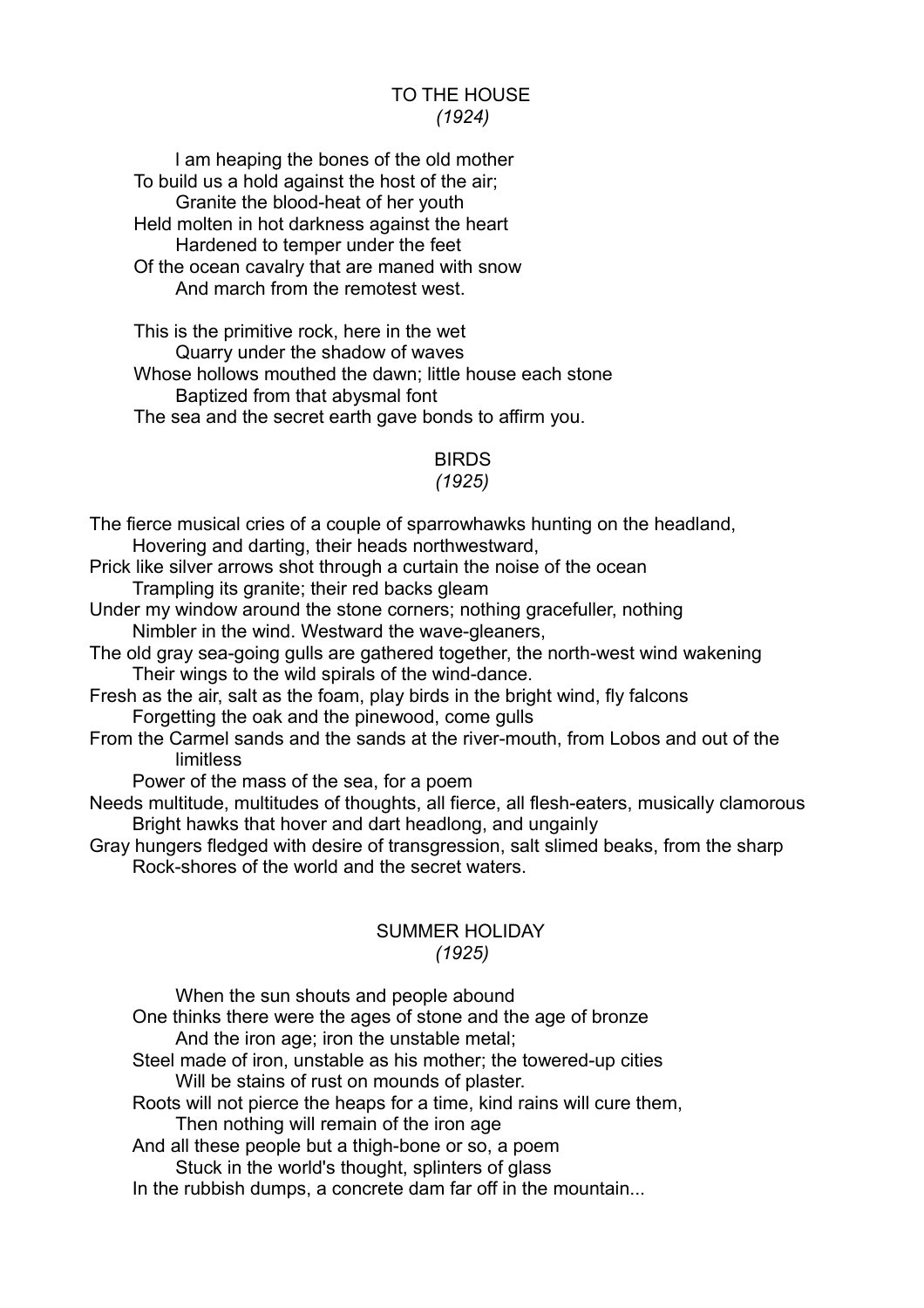### SHINE, PERISHING REPUBLIC *(1925)*

While this America settles in the mould of its vulgarity, heavily thickening to empire And protest, only a bubble in the molten mass, pops and sighs out, and the mass hardens, I sadly smiling remember that the flower fades to make fruit, the fruit rots to make earth. Out of the mother; and through the spring exultances, ripeness and decadence; and home to the mother.

You making haste haste on decay: not blameworthy; life is good, be it stubbornly long or suddenly

A mortal splendor: meteors are not needed less than mountains : shine, perishing republic.

- But for my children, I would have them keep their distance from the thickening center; corruption
- Never has been compulsory, when the cities lie at the monster's feet there are left the mountains.

And boys, be in nothing so moderate as in love of man, a clever servant, insufferable master.

There is the trap that catches noblest spirits, that caught  $-$  they say  $-$ God, when he walked on earth.

# BOATS IN A FOG *(1925)*

Sports and gallantries, the stage, the arts, the antics of dancers, The exuberant voices of music, Have charm for children but lack nobility; it is bitter earnestness That makes beauty; the mind Knows, grown adult. A sudden fog-drift muffled the ocean, A throbbing of engines moved in it, At length, a stone's throw out, between the rocks and the vapor, One by one moved shadows Out of the mystery, shadows, fishing-boats, trailing each other Following the cliff for guidance, Holding a difficult path between the peril of the sea-fog And the foam on the shore granite. One by one, trailing their leader, six crept by me, Out of the vapor and into it, The throb of their engines subdued by the fog, patient and cautious, Coasting all round the peninsula Back to the buoys in Monterey harbor. A flight of pelicans Is nothing lovelier to look at; The flight of the planets is nothing nobler; all the arts lose virtue Against the essential reality Of creatures going about their business among the equally Earnest elements of nature.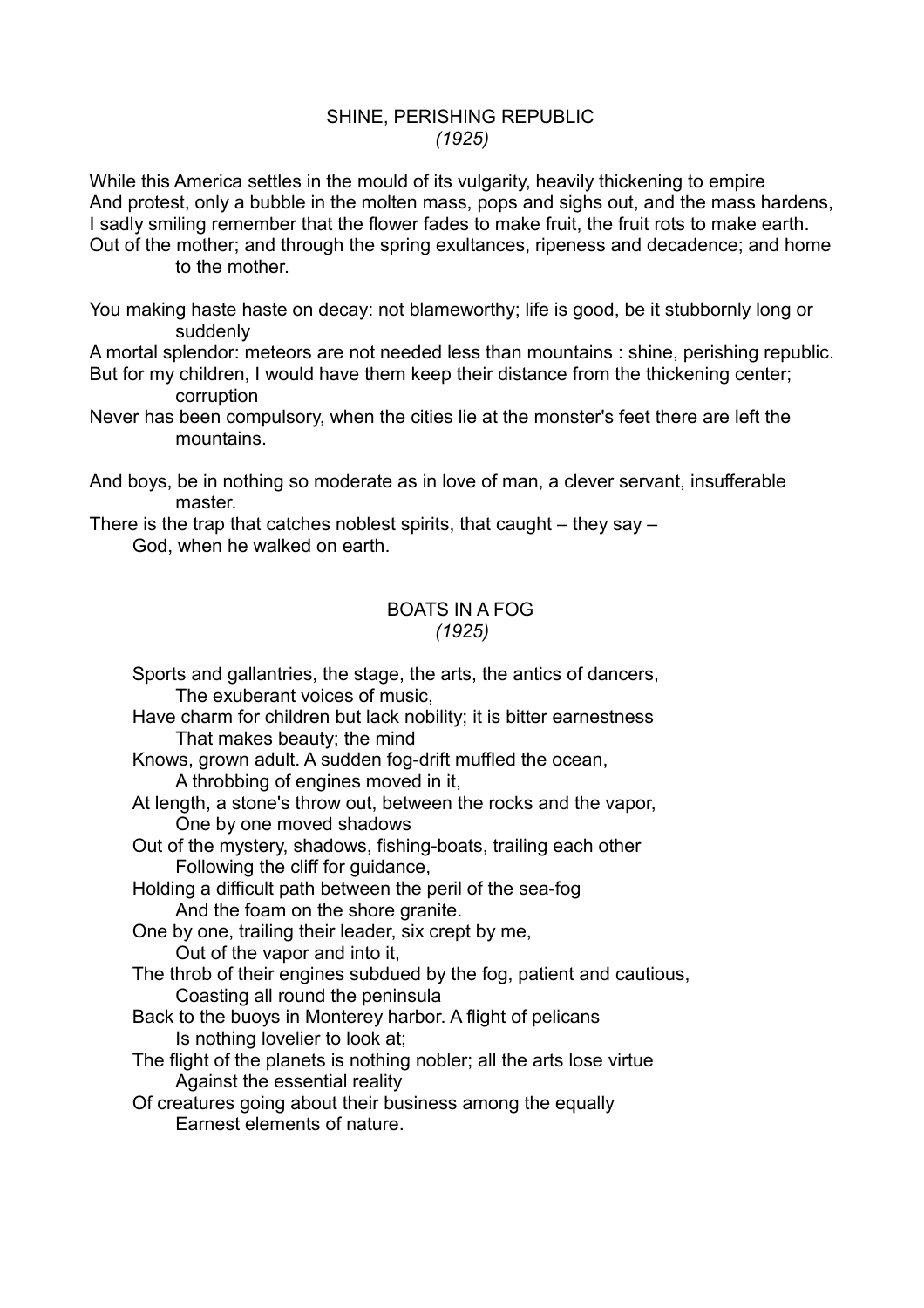## TOR HOUSE *(1928)*

If you should look for this place after a handful of lifetimes: Perhaps of my planted forest a few May stand yet, dark-leaved Australians or the coast cypress, haggard With storm-drift; but fire and the axe are devils. Look for foundations of sea-worn granite, my fingers had the art To make stone love stone, you will find some remnant. But if you should look in your idleness after ten thousand years: It is the granite knoll on the granite And lava tongue in the midst of the bay, by the mouth of the Carmel River-valley, these four will remain In the change of names. You will know it by the wild sea-fragrance of wind Though the ocean may have climbed or retired a little; You will know it by the valley inland that our sun and our moon were born from Before the poles changed; and Orion in December Evenings was strung in the throat of the valley like a lamp-lighted bridge. Come in the morning you will see white gulls Weaving a dance over blue water, the wane of the moon Their dance-companion, a ghost walking By daylight, but wider and whiter than any bird in the world. My ghost you needn't look for; it is probably

Here, but a dark one, deep in the granite, not dancing on wind With the mad wings and the day moon.

# THE PLACE FOR NO STORY *(1932)*

The coast hills at Sovranes Creek: No trees, but dark scant pasture drawn thin Over rock shaped like flame; The old ocean at the land's foot, the vast Gray extension beyond the long white violence; A herd of cows and the bull Far distant, hardly apparent up the dark slope; And the gray air haunted with hawks: This place is the noblest thing I have ever seen.

No imaginable Human presence here could do anything But dilute the lonely self-watchful passion.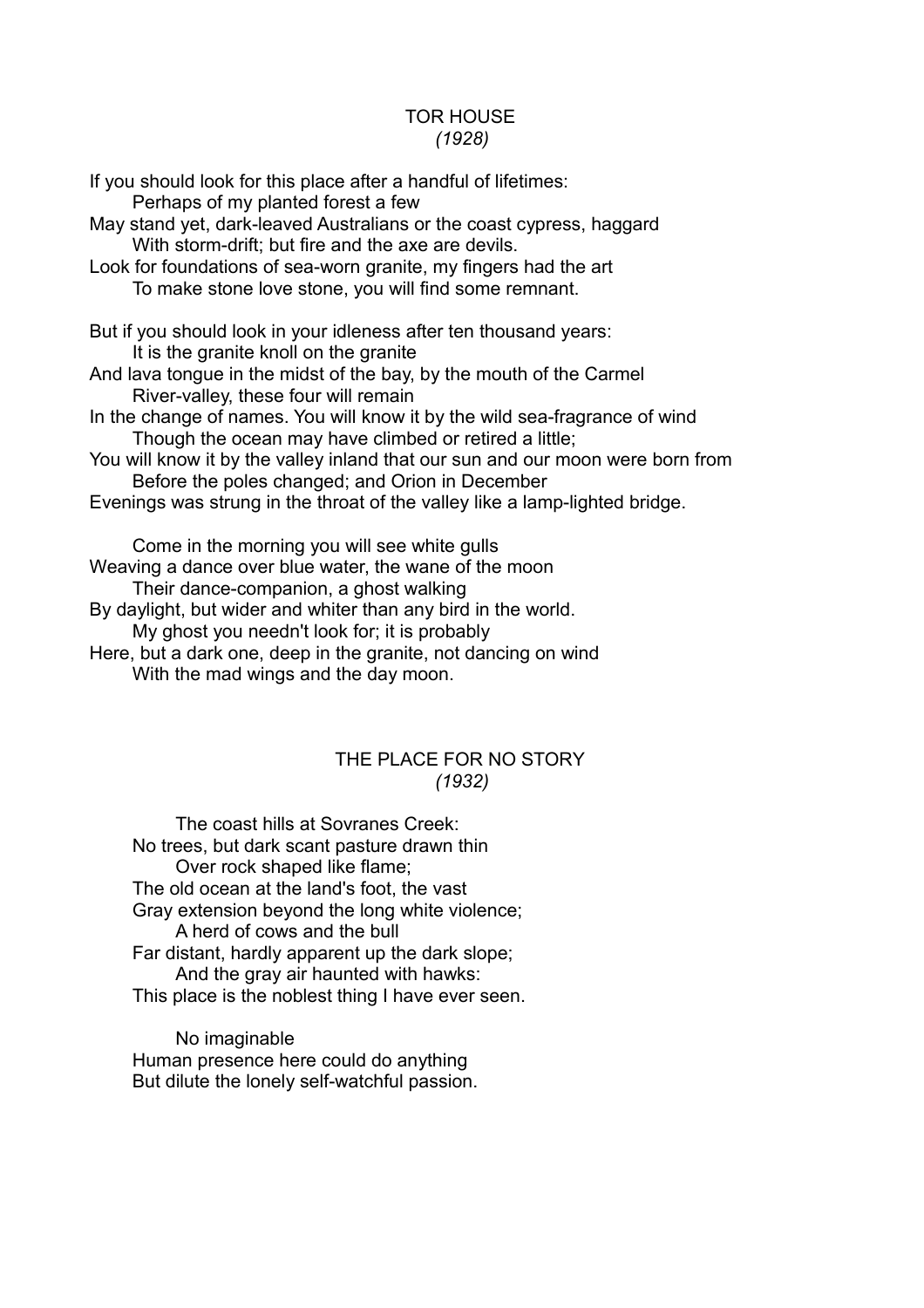#### FIRE ON THE HILLS *(1932)*

The deer were bounding like blown leaves Under the smoke in front the roaring wave of the brush-fire ; I thought of the smaller lives that were caught.

Beauty is not always lovely; the fire was beautiful, the terror Of the deer was beautiful; and when I returned

Down the back slopes after the fire had gone by, an eagle Was perched on the jag of a burnt pine,

Insolent and gorged, cloaked in the folded storms of his shoulders.

He had come from far off for the good hunting With fire for his beater to drive the game; the sky was merciless Blue, and the hills merciless black, The sombre-feathered great bird sleepily merciless between them.

I thought, painfully, but the whole mind, The destruction that brings an eagle from heaven is better than men.

#### **RETURN** *(1935)*

A little too abstract, a little too wise, It is time for us to kiss the earth again, It is time to let the leaves rain from the skies, Let the rich life run to the roots again.

I will go to the lovely Sur Rivers And dip my arms in them up to the shoulders. I will find my accounting where the alder leaf quivers In the ocean wind over the river boulders.

I will touch things and things and no more thoughts, That breed like mouthless May-flies darkening the sky, The insect clouds that blind our passionate hawks

So that they cannot strike, hardly can fly. Things are the hawk's food and noble is the mountain, Oh noble Pico Blanco, steep sea-wave of marble.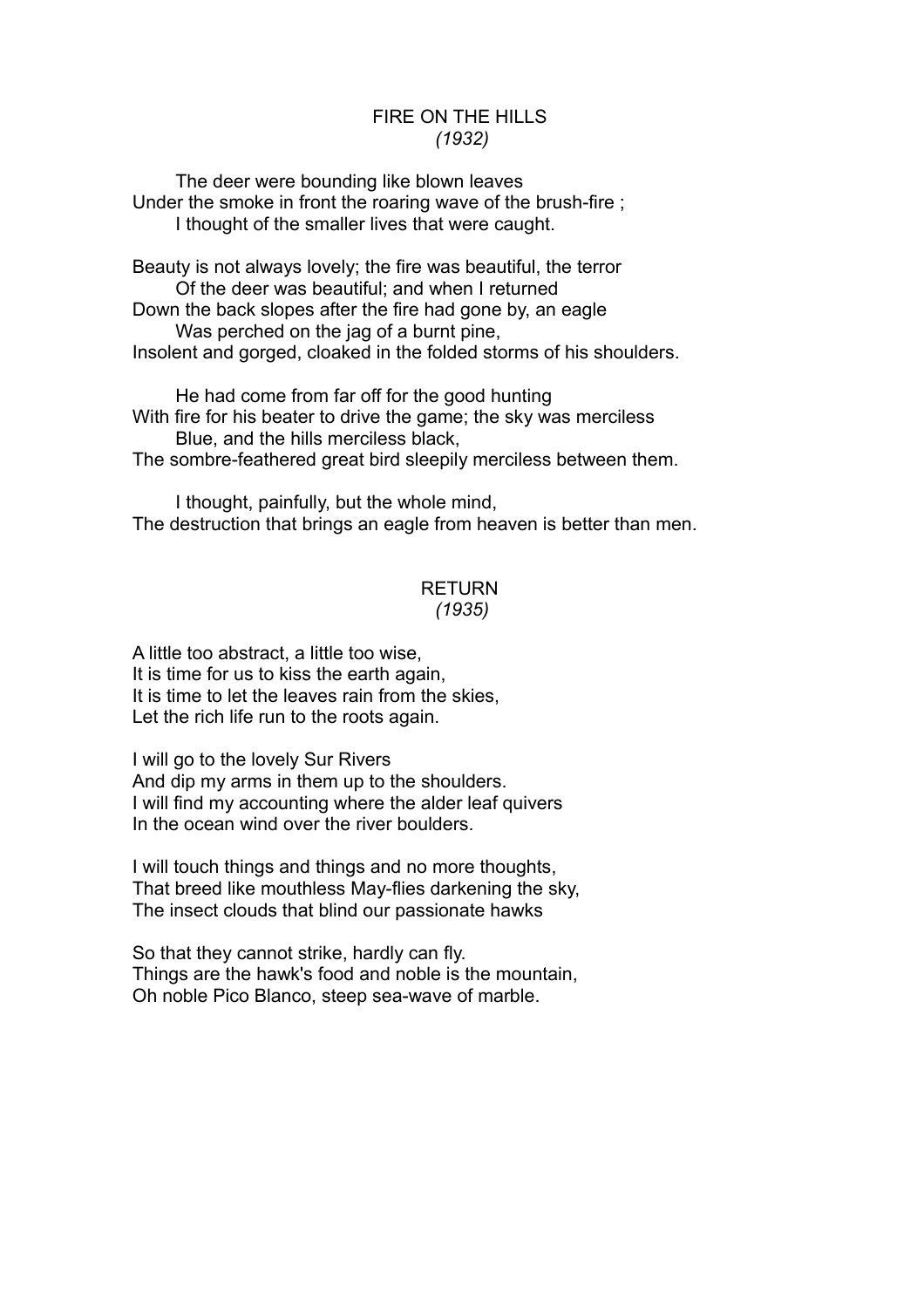#### LOVE THE WILD SWAN *(1935)*

"I hate my verses, every line, every word. Oh pale and brittle pencils ever to try One grass-blade's curve, or the throat of one bird That clings to twig, ruffled against white sky. Oh cracked and twilight mirrors ever to catch One color, one glinting Hash, of the splendor of things. Unlucky hunter, Oh bullets of wax, The lion beauty, the wild-swan wings, the storm of the wings."

--This wild swan of a world is no hunter's game. Better bullets than yours would miss the white breast Better mirrors than yours would crack in the flame.

Does it matter whether you hate your . . . self? At least love your eyes that can see, your mind that can Hear the music, the thunder of the wings. Love the wild swan.

> THE DAY IS A POEM *(September 19, 1939)*

This morning Hitler spoke in Danzig, we heard his voice. A man of genius: that is, of amazing

Ability, courage, devotion, cored on a sick child's soul, Heard clearly through the dog-wrath, a sick child Wailing in Danzig; invoking destruction and wailing at it.

Here, the day was extremely hot; about noon A south wind like a blast from hell's mouth spilled a slight rain On the parched land, and at five a light earthquake Danced the house, no harm done. To-night I have been amusing myself Watching the blood-red moon droop slowly Into black sea through bursts of dry lightning and distant thunder.

Well: the day is a poem: but too much Like one of Jeffers's, crusted with blood and barbaric omens, Painful to excess, inhuman as a hawk's cry.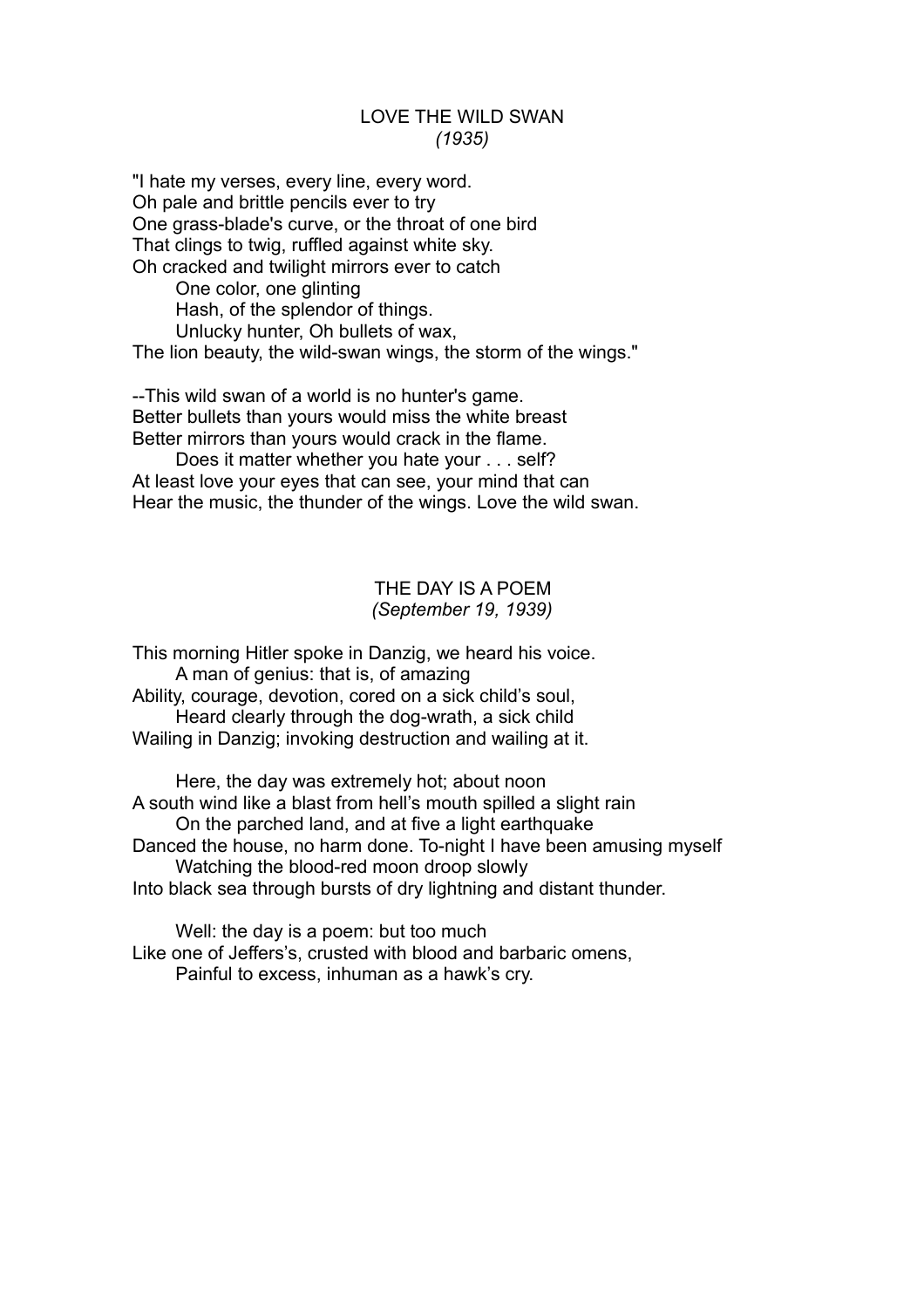#### PRESCRIPTION OF PAINFUL ENDS *(1939)*

Lucretius felt the change of the world in his time, the great republic riding to the height Whence every road leads downward ; Plato in his time watched Athens Dance the down path.

The future is a misted landscape, no man sees clearly, but at cyclic turns

There is a change felt in the rhythm of events, as when an exhausted horse falters and recovers, then the rhythm of the running hoofbeats is changed : he will run miles yet,

But he must fall : we have felt it again in our own life time, slip, shift and speed-up In the gallop of the world ; and now, perceive that, come peace or war, the progress of

Europe and America

Becomes a long process of deterioration – starred with famous Byzantiums and Alexandrias,

Surely – but downward.

## One desires at such times

To gather the insights of the age summit against future loss, against the narrowing mind and the tyrants,

The pedants, the mystagogues, the barbarians, one builds poems for treasuries, timeconscious poems : Lucretius

Sings his great theory of natural origins and of wise conduct ; Plato smiling carves dreams, bright cells

Of incorruptible wax to hive the greek honey.

Our own time, much greater and far less fortunate,

Has acids for honey, and for fine dreams

The immense vulgarities of misapplied science and decaying Christianity : therefore, one christens each poem, in dutiful

Hope of burning at least the top layer of the time's uncleanness, from the acid-bottle.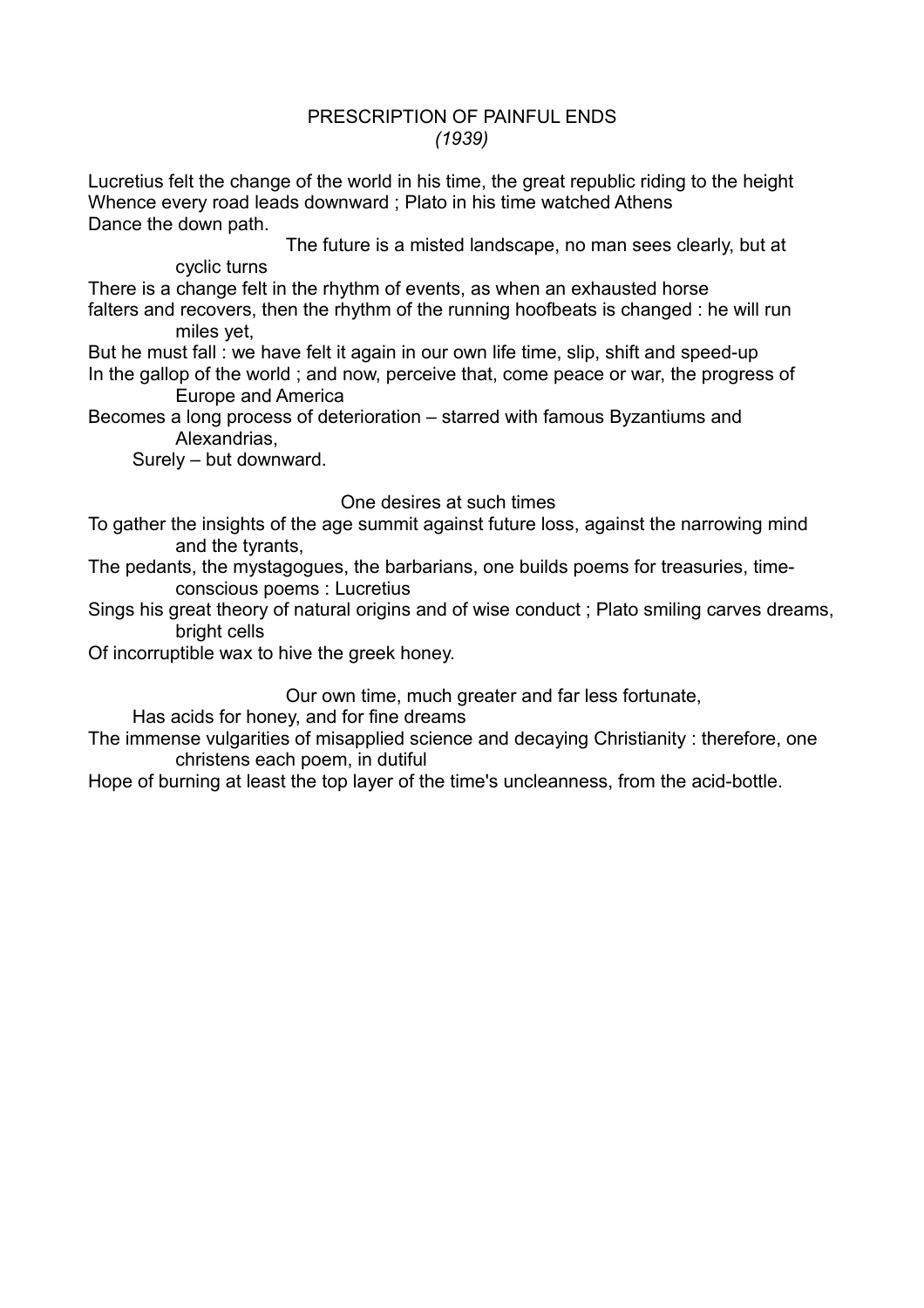#### BE ANGRY AT THE SUN *(1941)*

That public men publish falsehoods Is nothing new. That America must accept Like the historical republics corruption and empire Has been known for years.

Be angry at the sun for setting If these things anger you. Watch the wheel slope and turn, They are all bound on the wheel, these people, those warriors. This republic, Europe, Asia.

Observe them gesticulating, Observe them going down. The gang serves lies, the passionate Man plays his part; the cold passion for truth Hunts in no pack.

You are not Catullus, you know, To lampoon these crude sketches of Caesar. You are far From Dante's feet, but even farther from his dirty Political hatreds.

Let boys want pleasure, and men Struggle for power, and women perhaps for fame, And the servile to serve a Leader and the dupes to be duped. Yours is not theirs.

#### THE SIRENS *(1941)*

- Perhaps we desire death: or why is poison so sweet ? Why do the little Sirens
- Make kindlier music, for a man caught in the net of the world Between news-cast and work-desk,-
- The little chirping Sirens, alcohol, amusement, opiates, And carefully sterilized lust,-

Than the angels of life? Really it is rather strange, for the angels Have all the power on their side.

All the importance:- men turn away from them, preferring their own Vulgar inventions, the little

Trivial Sirens. Here is another sign that the age needs renewal.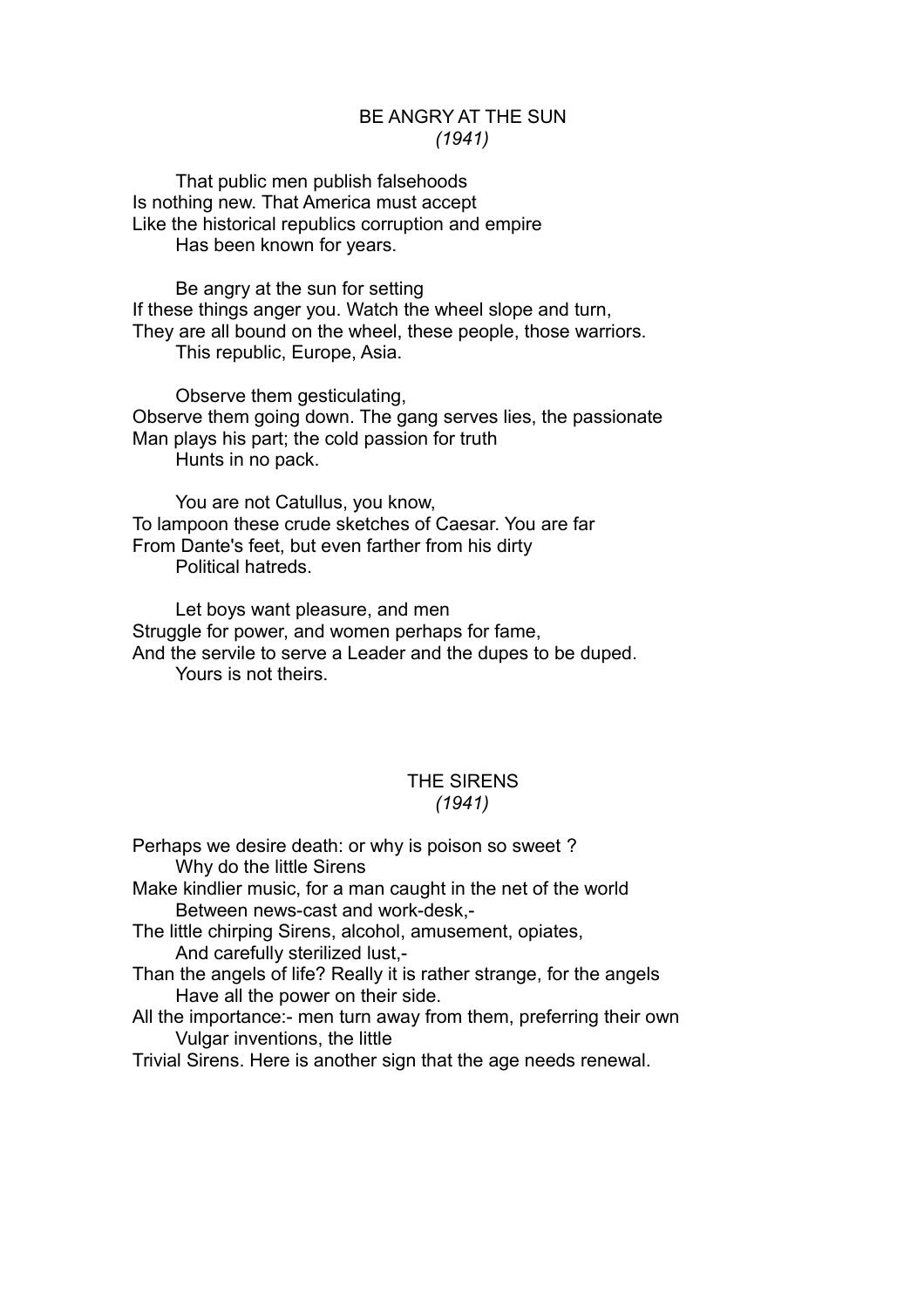#### THE STARS GO OVER THE LONELY OCEAN *(1941 ?)*

Unhappy about some far off things That are not my affair, wandering Along the coast and up the lean ridges, I saw in the evening The stars go over the lonely ocean, And a black-maned wild boar Plowing with his snout on Mal Paso Mountain.

The old monster snuffled, "Here are sweet roots, Fat grubs, slick beetles and sprouted acorns. The best nation in Europe has fallen, And that is Finland, But the stars go over the lonely ocean," The old black-bristled boar, Tearing the sod on Mal Paso Mountain.

"The world's in a bad way, my man, And bound to be worse before it mends; Better lie up in the mountain here Four or five centuries, While the stars go over the lonely ocean," Said the old father of wild pigs, Plowing the fallow on Mal Paso Mountain.

"Keep clear of the dupes that talk democracy And the dogs that talk revolution, Drunk with talk, liars and believers. I believe in my tusks. Long live freedom and damn the ideologies," Said the gamey black-maned boar Tusking the turf on Mal Paso Mountain.

### THEIR BEAUTY HAS MORE MEANING *(1947)*

Yesterday morning enormous the moon hung low on the ocean, Round and yellow-rose in the glow of dawn ; The night-herons flapping home wore dawn on their wings. Today Black is the ocean, black and sulphur the sky,

And white seas leap. I honestly do not know which day is more beautiful.

I know that tomorrow or next year or in twenty years I shall not see these things—and it does not matter, it does not hurt; They will be here. And when the whole human race

Has been like me rubbed out, they will still be here: storms, moon and ocean, Dawn and the birds. And I say this: their beauty has more meaning

Than the whole human race and the race of birds.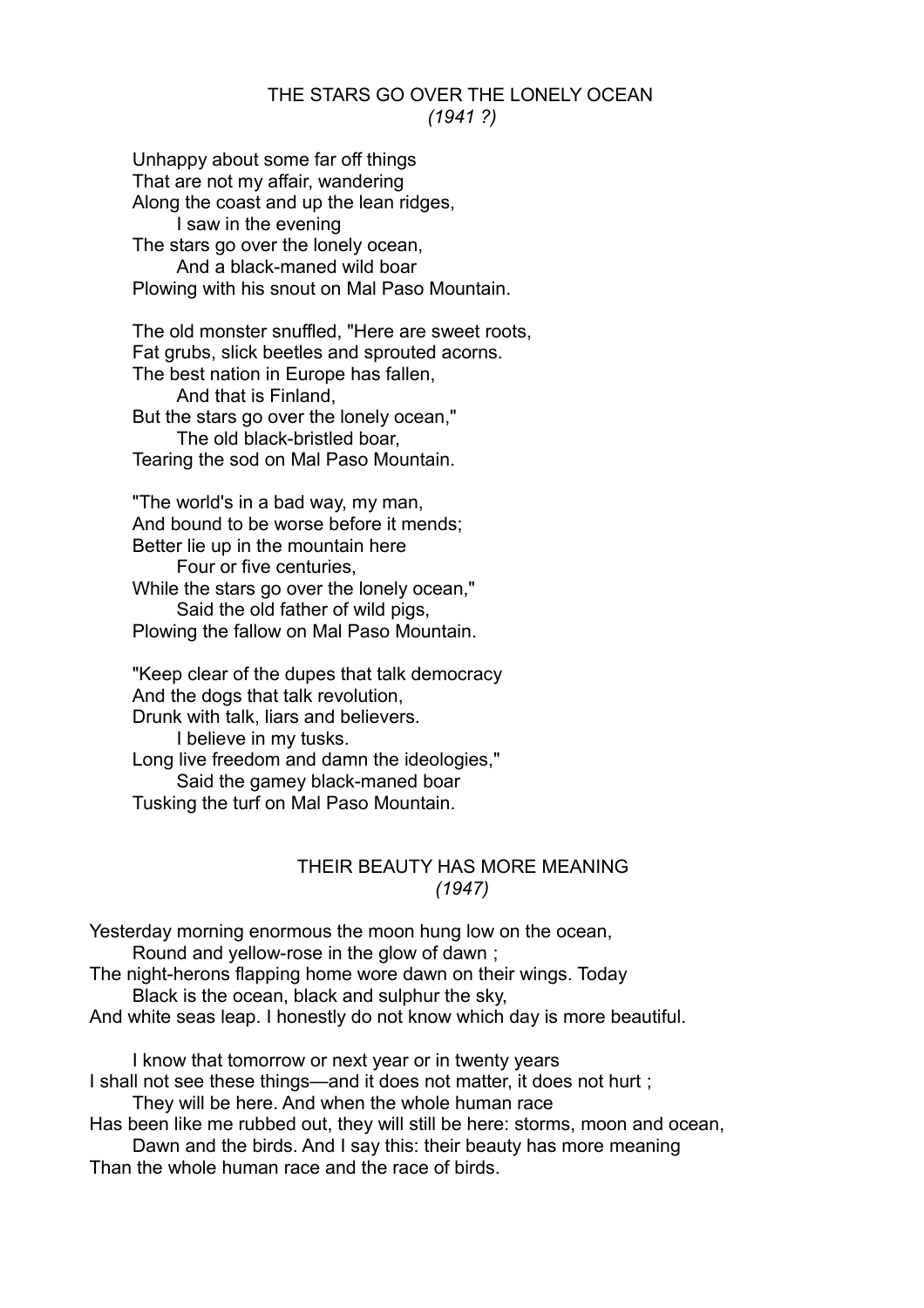#### CASSANDRA *(1948)*

- The mad girl with the staring eyes and long white fingers Hooked in the stones of the wall,
- The storm-wrack hair and screeching mouth: does it matter, Cassandra, Whether the people believe
- Your bitter fountain? Truly men hate the truth, they'd liefer Meet a tiger on the road.
- Therefore the poets honey their truth with lying; but religion— Vendors and political men
- Pour from the barrel, new lies on the old, and are praised for kind Wisdom. Poor bitch be wise.
- No: you'll still mumble in a corner a crust of truth, to men And gods disgusting—you and I, Cassandra.

# WE ARE THOSE PEOPLE *(1948)*

I have abhorred the wars and despised the liars, laughed at the frightened And forecast victory; never one moment's doubt.

But now not far, over the backs of some crawling years, the next Great war's column of dust and fire writhes

Up the sides of the sky : it becomes clear that we too may suffer What others have, the brutal horror of defeat—

Or if not in the next, then in the next—therefore watch Germany And read the future. We wish, of course, that our women

Would die like biting rats in the cellars, our men like wolves on the mountain : It will not be so. Our men will curse, cringe, obey ;

Our women uncover themselves to the grinning victors for bits of chocolate.

## CARMEL POINT *(1954)*

The extraordinary patience of things !

- This beautiful place defaced with a crop of surburban houses How beautiful when we first beheld it,
- Unbroken field of poppy and lupin walled with clean cliffs; No intrusion but two or three horses pasturing,
- Or a few milch cows rubbing their flanks on the outcrop rockheads Now the spoiler has come: does it care ?
- Not faintly. It has all time. It knows the people are a tide That swells and in time will ebb, and all
- Their works dissolve. Meanwhile the image of the pristine beauty Lives in the very grain of the granite,

Safe as the endless ocean that climbs our cliff.-As for us: We must uncenter our minds from ourselves:

We must unhumanize our views a little, and become confident As the rock and ocean that we were made from.